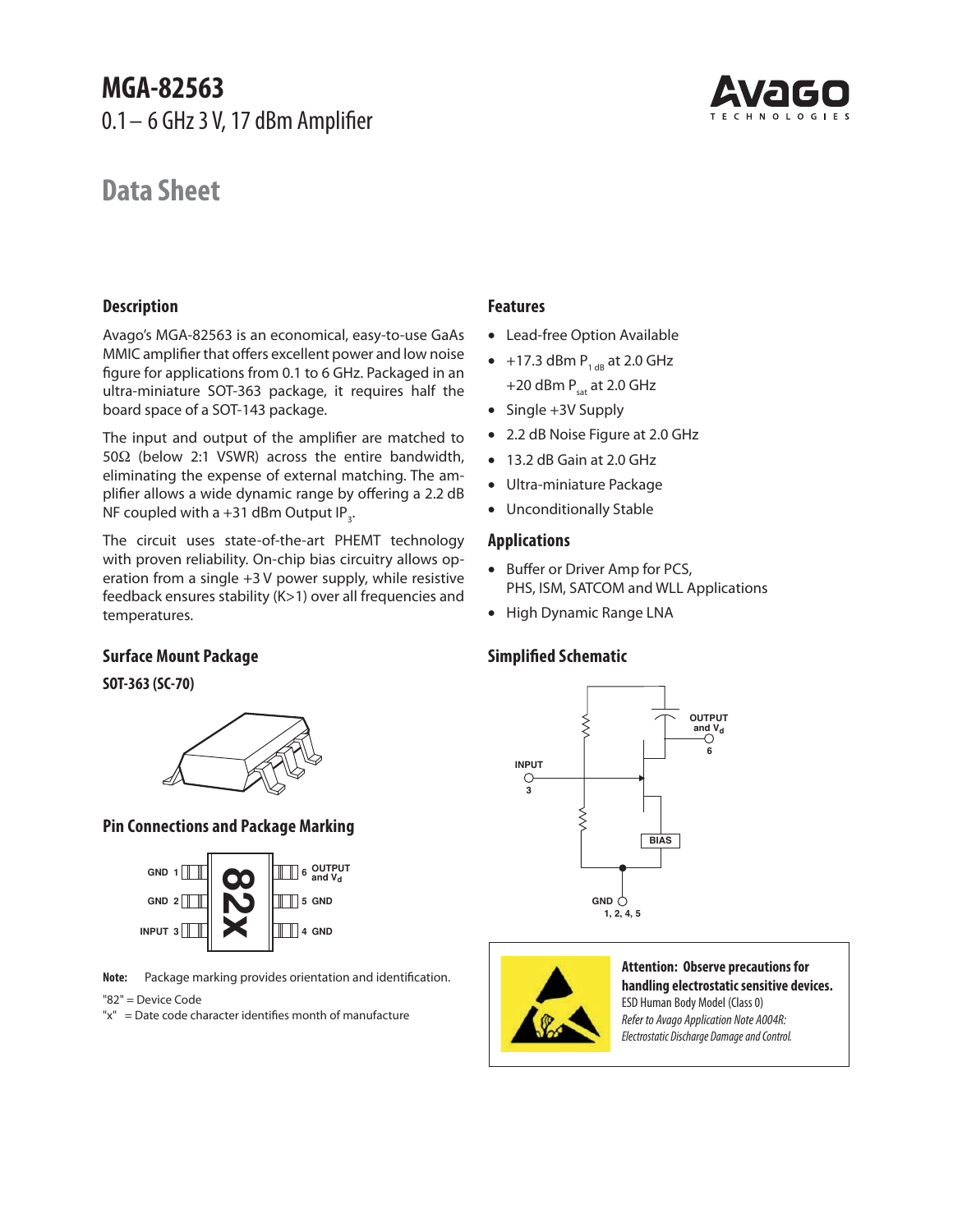# **MGA-82563 Absolute Maximum Ratings**

| Symbol                      | <b>Parameter</b>                       | <b>Units</b> | <b>Absolute</b><br>Maximum <sup>[1]</sup> |
|-----------------------------|----------------------------------------|--------------|-------------------------------------------|
| $V_{d}$                     | Device Voltage, RF Output<br>to Ground | V            | 5.0                                       |
| $V_{gd}$                    | Device Voltage, Gate<br>to Drain       | V            | $-6.0$                                    |
| $V_{in}$                    | Range of RF Input Voltage<br>to Ground | V            | $+0.5$ to $-1.0$                          |
| P<br>in                     | <b>CW RF Input Power</b>               | dBm          | $+13$                                     |
| $T_{ch}$                    | <b>Channel Temperature</b>             | °C           | 165                                       |
| $\mathsf{I}_{\mathsf{STG}}$ | Storage Temperature                    | $^{\circ}C$  | $-65$ to 150                              |

**Thermal Resistance**<sup>[2]</sup>:  
\n
$$
0.190\%
$$

 $\theta_{\text{ch-c}} = 180^{\circ}$ C/W

#### **Notes:**

1. Permanent damage may occur if any of these limits are exceeded.

2.  $T_c = 25^{\circ}C$  (T<sub>c</sub> is defined to be the temperature at the top of the package.)

# $MGA-82563 \text{ Electrical Specifications, } T_c = 25^{\circ}C, Z_o = 50 \Omega, V_d = 3 V$

| Symbol                                  | <b>Parameters and Test Conditions</b>       |                     | <b>Units</b> | Min. | Typ.  | Max. | Std Dev <sup>[2]</sup> |
|-----------------------------------------|---------------------------------------------|---------------------|--------------|------|-------|------|------------------------|
| $\mathbf{G}_{\text{test}}$              | Gain in test circuit[1]                     | $f = 2.0$ GHz       |              | 12.0 | 13.2  | 15   | 0.35                   |
| $NF_{test}$                             | Noise Figure in test circuit <sup>[1]</sup> | $f = 2.0$ GHz       |              |      | 2.2   | 2.9  | 0.20                   |
| $NF_{50}$                               | Noise Figure in 50 $\Omega$ system          | $f = 0.5$ GHz       | dB           |      | 2.3   |      |                        |
|                                         |                                             | $f = 1.0$ GHz       |              |      | 2.2   |      |                        |
|                                         |                                             | $f = 2.0$ GHz       |              |      | 2.2   |      | 0.20                   |
|                                         |                                             | $f = 3.0$ GHz       |              |      | 2.2   |      |                        |
|                                         |                                             | $f = 4.0$ GHz       |              |      | 2.4   |      |                        |
|                                         |                                             | $f = 6.0$ GHz       |              |      | 2.7   |      |                        |
| $ S_{21} ^2$                            | Gain in 50 $\Omega$ system                  | $f = 0.5$ GHz       | dB           |      | 14.7  |      |                        |
|                                         |                                             | $f = 1.0$ GHz       |              |      | 14.5  |      |                        |
|                                         |                                             | $f = 2.0$ GHz       |              |      | 13.5  |      | 0.35                   |
|                                         |                                             | $f = 3.0$ GHz       |              |      | 12.1  |      |                        |
|                                         |                                             | $f = 4.0$ GHz       |              |      | 10.7  |      |                        |
|                                         |                                             | $f = 6.0$ GHz       |              |      | 8.8   |      |                        |
| $P_{1 dB}$                              | Output Power at 1 dB Gain Compression       | $f = 0.5$ GHz       | dBm          |      | 17.4  |      |                        |
|                                         |                                             | $f = 1.0$ GHz       |              |      | 17.5  |      |                        |
|                                         |                                             | $f = 2.0$ GHz       |              |      | 17.3  |      | 0.54                   |
|                                         |                                             | $f = 3.0$ GHz       |              |      | 17.1  |      |                        |
|                                         |                                             | $f = 4.0$ GHz       |              |      | 17.0  |      |                        |
|                                         |                                             | $f = 6.0$ GHz       |              |      | 16.8  |      |                        |
| $IP_3$                                  | Output Third Order Intercept Point          | $f = 2.0$ GHz       | dBm          |      | $+31$ |      | 1.0                    |
| VSWR <sub>in</sub>                      | Input VSWR                                  | $f = 0.2 - 5.0$ GHz |              |      | 1.8:1 |      |                        |
| $\overline{\mathsf{VSWR}}_\mathsf{out}$ | Output VSWR                                 | $f = 0.2 - 5.0$ GHz |              |      | 1.2:1 |      |                        |
| $\mathsf{I}_{\mathsf{d}}$               | <b>Device Current</b>                       |                     | mA           | 63   | 84    | 101  |                        |

#### **Notes:**

1. Guaranteed specifications are 100% tested in the circuit in Figure 10 in the Applications Information section.

2. Standard deviation number is based on measurement of at least 500 parts from three non-consecutive wafer lots during the initial characterization of this product, and is intended to be used as an estimate for distribution of the typical specification.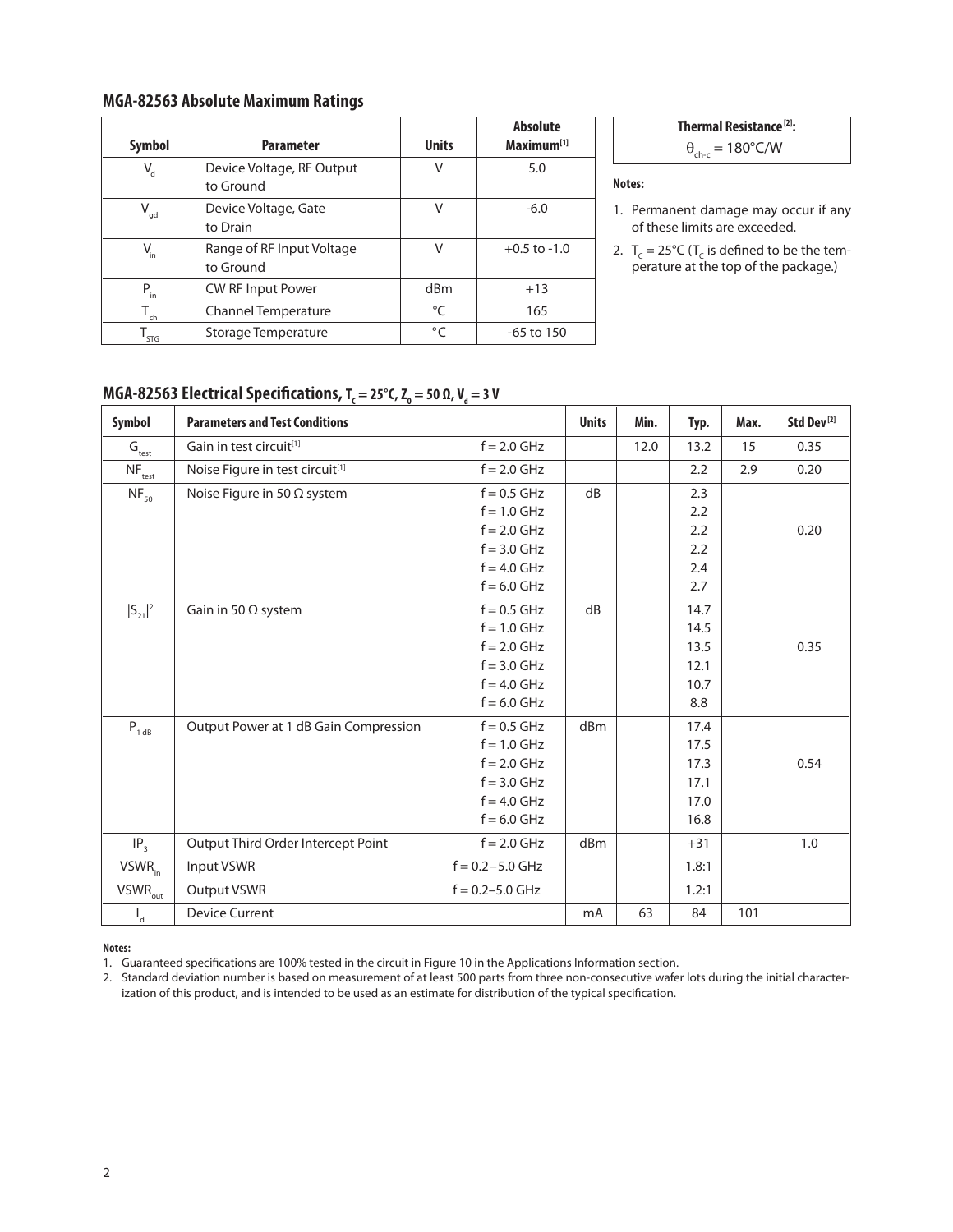# MGA-82563 Typical Performance, T<sub>c</sub> = 25° C, V<sub>d</sub> = 3 V





**Figure 1. 50 Power Gain vs. Frequency and Temperature.**







**Figure 3. Output Power @ 1 dB Gain Compression vs. Frequency and Temperature.**



**Figure 4. 50 Power Gain vs. Frequency and Voltage.**



**Figure 7. Input and Output VSWR into 50 vs. Frequency.**



**Figure 5. Noise Figure (into 50 ) vs. Frequency and Voltage.**



**Figure 8. Device Current vs. Voltage and Temperature.**



**Figure 6. Output Power @ 1 dB Gain Compression vs. Frequency and Voltage.**



**Figure 9. Minimum Noise Figure and Associated Gain vs. Frequency.**

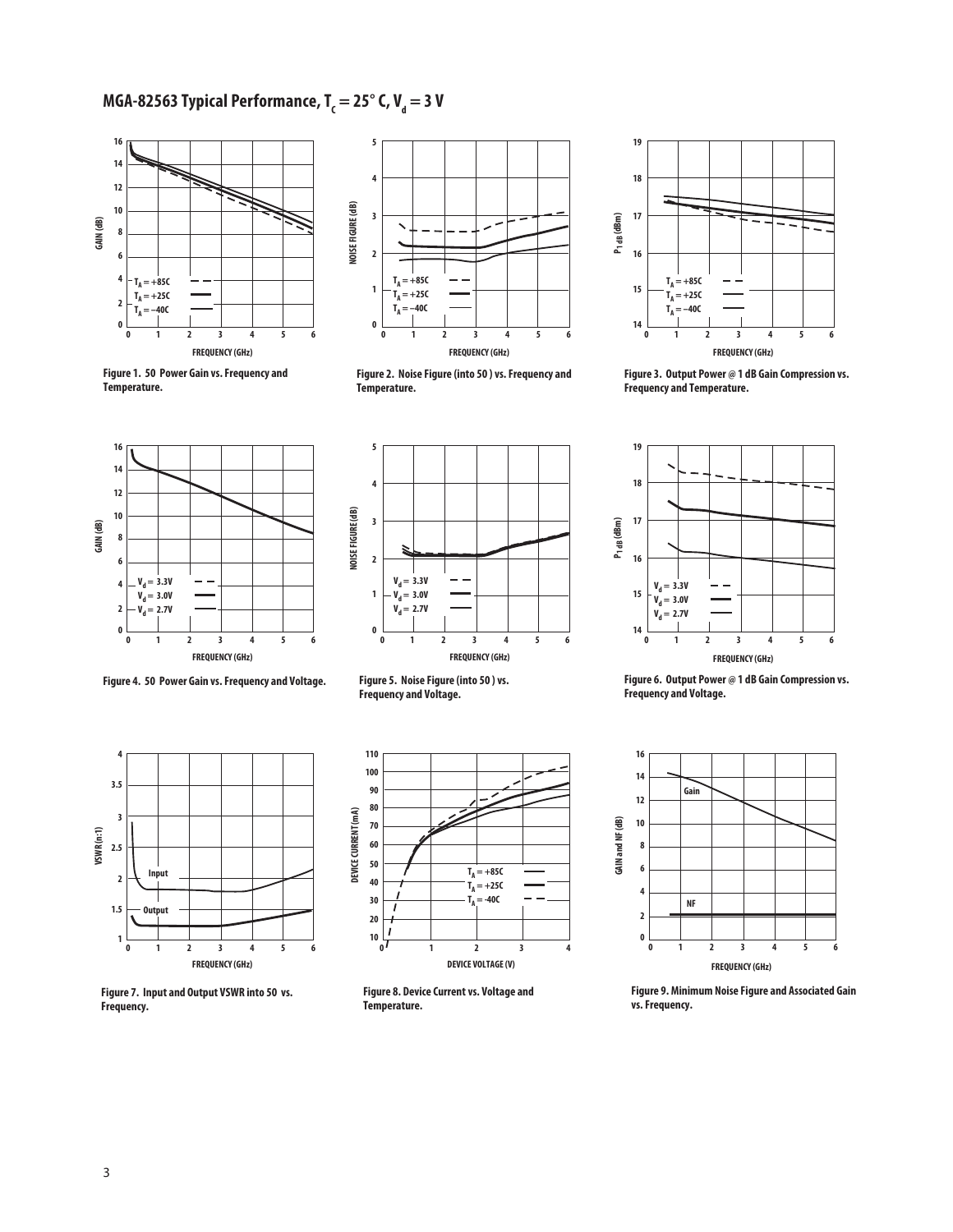| Freq. | $S_{11}$ |        |       | S    |      | S     |       | S     |      | K      |               |
|-------|----------|--------|-------|------|------|-------|-------|-------|------|--------|---------------|
| GHz   | Mag      | Ang    | dB    | Mag  | Ang  | dB    | Mag   | Ang   | Mag  | Ang    | <b>Factor</b> |
| 0.1   | 0.48     | $-39$  | 15.71 | 6.10 | 164  | $-23$ | 0.070 | 27    | 0.16 | $-99$  | 1.02          |
| 0.2   | 0.35     | $-35$  | 14.81 | 5.50 | 165  | $-22$ | 0.076 | 14    | 0.12 | $-134$ | 1.20          |
| 0.5   | 0.29     | $-37$  | 14.34 | 5.21 | 159  | $-22$ | 0.079 | 6     | 0.11 | 177    | 1.29          |
| 1.0   | 0.29     | $-57$  | 13.95 | 4.98 | 144  | $-22$ | 0.080 | 3     | 0.11 | 156    | 1.33          |
| 1.5   | 0.29     | $-78$  | 13.50 | 4.73 | 128  | $-22$ | 0.082 | 2     | 0.10 | 142    | 1.37          |
| 2.0   | 0.29     | $-99$  | 12.99 | 4.46 | 114  | $-22$ | 0.085 | 1     | 0.10 | 131    | 1.41          |
| 2.5   | 0.29     | $-118$ | 12.45 | 4.19 | 99   | $-21$ | 0.089 | $-1$  | 0.10 | 124    | 1.44          |
| 3.0   | 0.28     | $-138$ | 11.84 | 3.91 | 86   | $-21$ | 0.093 | $-3$  | 0.11 | 118    | 1.48          |
| 3.5   | 0.28     | $-158$ | 11.24 | 3.65 | 74   | $-21$ | 0.098 | $-6$  | 0.12 | 111    | 1.51          |
| 4.0   | 0.29     | $-177$ | 10.67 | 3.42 | 61   | $-20$ | 0.103 | $-9$  | 0.13 | 106    | 1.52          |
| 4.5   | 0.30     | 166    | 10.11 | 3.20 | 50   | $-20$ | 0.107 | $-13$ | 0.15 | 100    | 1.53          |
| 5.0   | 0.32     | 151    | 9.58  | 3.01 | 38   | $-19$ | 0.112 | $-18$ | 0.16 | 94     | 1.54          |
| 5.5   | 0.34     | 136    | 9.07  | 2.84 | 27   | $-19$ | 0.117 | $-23$ | 0.18 | 87     | 1.55          |
| 6.0   | 0.36     | 123    | 8.57  | 2.68 | 16   | $-19$ | 0.121 | $-29$ | 0.19 | 82     | 1.54          |
| 6.5   | 0.38     | 110    | 8.06  | 2.53 | 5    | $-19$ | 0.125 | $-35$ | 0.22 | 74     | 1.55          |
| 7.0   | 0.40     | 97     | 7.51  | 2.37 | $-5$ | $-18$ | 0.126 | $-41$ | 0.24 | 66     | 1.59          |

**MGA-82563 Typical Scattering Parameters<sup>[1]</sup>, T<sub>c</sub> = 25°C, Z<sub>o</sub> = 50 Ω, V<sub>a</sub> = 3 V** 

## **MGA-82563 Typical Noise Parameters[1]**

 $T_c = 25^\circ$ C,  $Z_o = 50$  Ω, V<sub>d</sub> = 3 V

| <b>Frequency</b> | $NF_{o}$ | Г     | $R_n/50 \Omega$           |      |
|------------------|----------|-------|---------------------------|------|
| <u>GHz</u>       | $d$ B    | Mag.  | <b>opt</b><br><u>Ang.</u> |      |
| 0.5              | 2.10     | 0.15  | 25                        | 1.20 |
| 1.0              | 2.10     | 0.15  | 45                        | 0.60 |
| 1.5              | 2.10     | 0.14  | 65                        | 0.29 |
| 2.0              | 2.12     | 0.15  | 75                        | 0.27 |
| 2.5              | 2.12     | 0.15  | 94                        | 0.25 |
| 3.0              | 2.15     | 0.144 | 113                       | 0.23 |
| 3.5              | 2.16     | 0.14  | 134                       | 0.21 |
| 4.0              | 2.16     | 0.15  | 155                       | 0.19 |
| 4.5              | 2.19     | 0.17  | 177                       | 0.18 |
| 5.0              | 2.18     | 0.20  | $-166$                    | 0.18 |
| 5.5              | 2.19     | 0.22  | $-152$                    | 0.18 |
| 6.0              | 2.23     | 0.25  | $-138$                    | 0.19 |
| 6.5              | 2.28     | 0.27  | $-125$                    | 0.23 |
| 7.0              | 2.39     | 0.29  | $-111$                    | 0.28 |

**Note:**

1. Reference plane per Figure 11 in Applications Information section.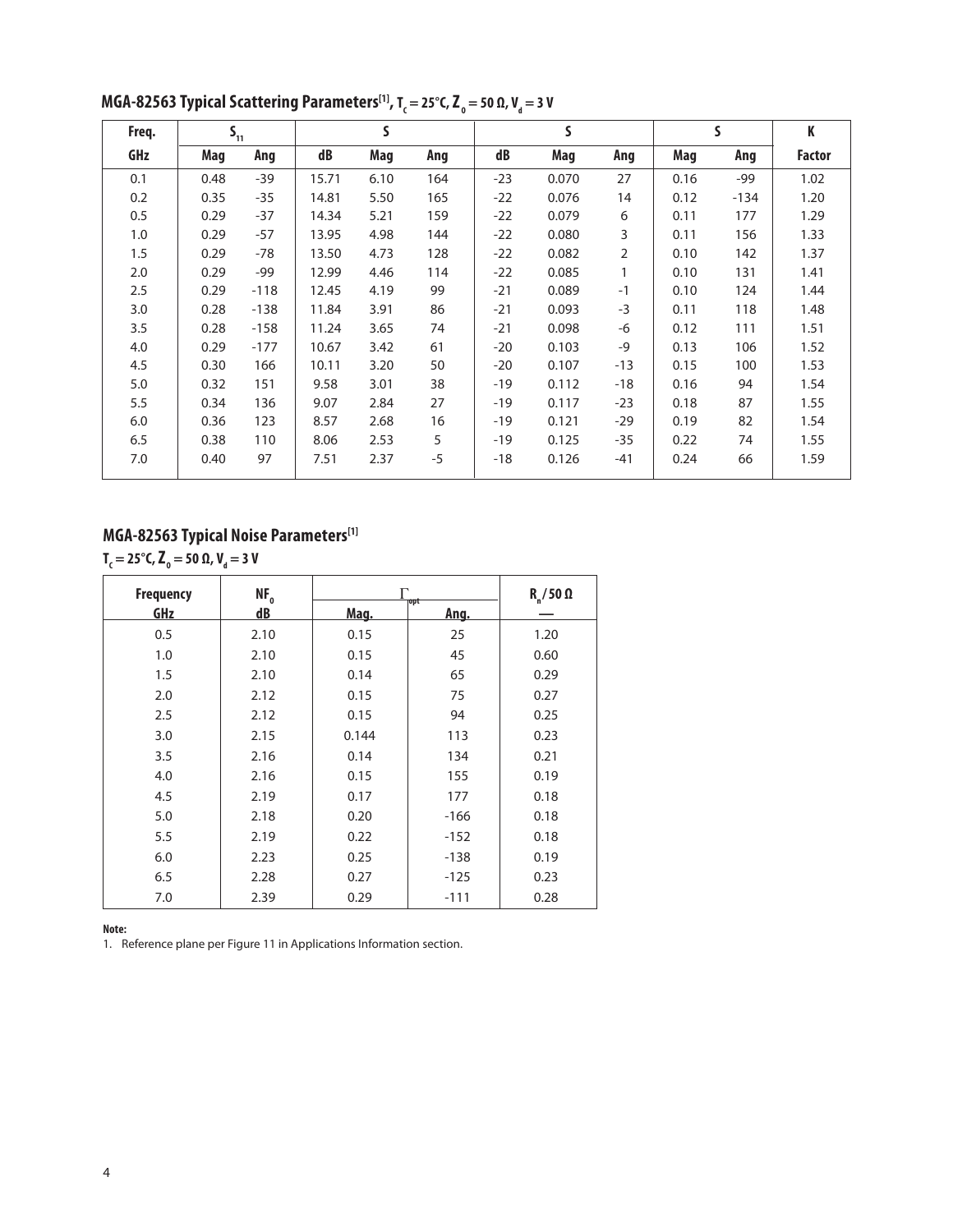### **MGA-82563 Applications Information**

#### **Introduction**

This medium power GaAs MMIC amplifier was developed for commercial wireless applications from 100 MHz to 6 GHz. The MGA-82563 runs on only 3 volts and typically requires only 84 mA to deliver over 17 dBm of output power at 1 dB gain compression.

The 17.3 dBm output power ( $P_{1 dB}$ ) makes the MGA-82563 extremely useful for pre-driver and driver stages in transmit cascades or for final output stages in lower power systems. For transmitter gain stage applications that require even higher output power, the MGA-82563 can provide 100 mW (20 dBm) of saturated output power with a power added efficiency approaching 50%. The low cost of the MGA-82563 makes it feasible to power combine two (or more) devices for even higher output power amplifiers.

The MGA-82563 offers an excellent combination of high linearity (+31 dBm output IP<sub>3</sub>) and very low noise figure (2.2 dB) for applications requiring a very high dynamic range.

The MGA-82563 uses resistive feedback to simultaneously achieve flat gain over a wide bandwidth and to match the input and output impedances to 50Ω. The MGA-82563 is also unconditionally stable (K>1) over its entire frequency range, making it both very easy to use and yielding consistent performance in the manufacture of high volume wireless products.

An innovative internal bias circuit regulates the device's internal current to enable the MGA-82563 to operate over a wide temperature range with a single, positive power supply of 3 volts. The MGA-82563 will operate with reduced power and gain with a bias supply as low as 1.5 volts.

#### **Test Circuit**

The circuit shown in Figure 10 is used for 100% RF testing of Gain and Noise Figure. The test circuit is merely a 50Ω input/output PC board with a RFC at the output to apply DC bias to the device under test. Tests in this circuit are used to guarantee the NF $_{test}$  and G $_{test}$  parameters shown in the table of Electrical Specifications.



**Figure 10. Test Circuit.**

#### **Phase Reference Planes**

The positions of the reference planes used to specify the S-Parameters and Noise Parameters for this device are shown in Figure 11. As seen in the illustration, the reference planes are located at the point where the package leads contact the test circuit.



**Figure 11. Phase Reference Planes.**

#### **Specifications and Statistical Parameters**

Several categories of parameters appear within this data sheet. Parameters may be described with values that are either "minimum or maximum," "typical," or "standard deviations."

The values for parameters are based on comprehensive product characterization data, in which automated measurements are made on of a minimum of 500 parts taken from 3 non-consecutive process lots of semiconductor wafers. The data derived from product characterization tends to be normally distributed, e.g., fits the standard "bell curve."

Parameters considered to be the most important to system performance are bounded by minimum or maximum values. For the MGA-82563, these parameters are: Gain (G<sub>test</sub>), Noise Figure (NF<sub>test</sub>), and Device Current (I<sub>d</sub>). Each of these guaranteed parameters is 100% tested.

Values for most of the parameters in the table of Electrical Specifications that are described by typical data are the mathematical mean  $(\mu)$ , of the normal distribution taken from the characterization data. For parameters where measurements or mathematical averaging may not be practical, such as the Noise and S-parameter tables or performance curves, the data represents a nominal part taken from the "center" of the characterization distribution. Typical values are intended to be used as a basis for electrical design.

To assist designers in optimizing not only the immediate circuit using the MGA-82563, but to also optimize and evaluate trade-offs that affect a complete wireless system, the standard deviation  $(\sigma)$  is provided for many of the Electrical Specifications parameters (at 25°) in addition to the mean. The standard deviation is a measure of the variability about the mean. It will be recalled that a normal distribution is completely described by the mean and standard deviation.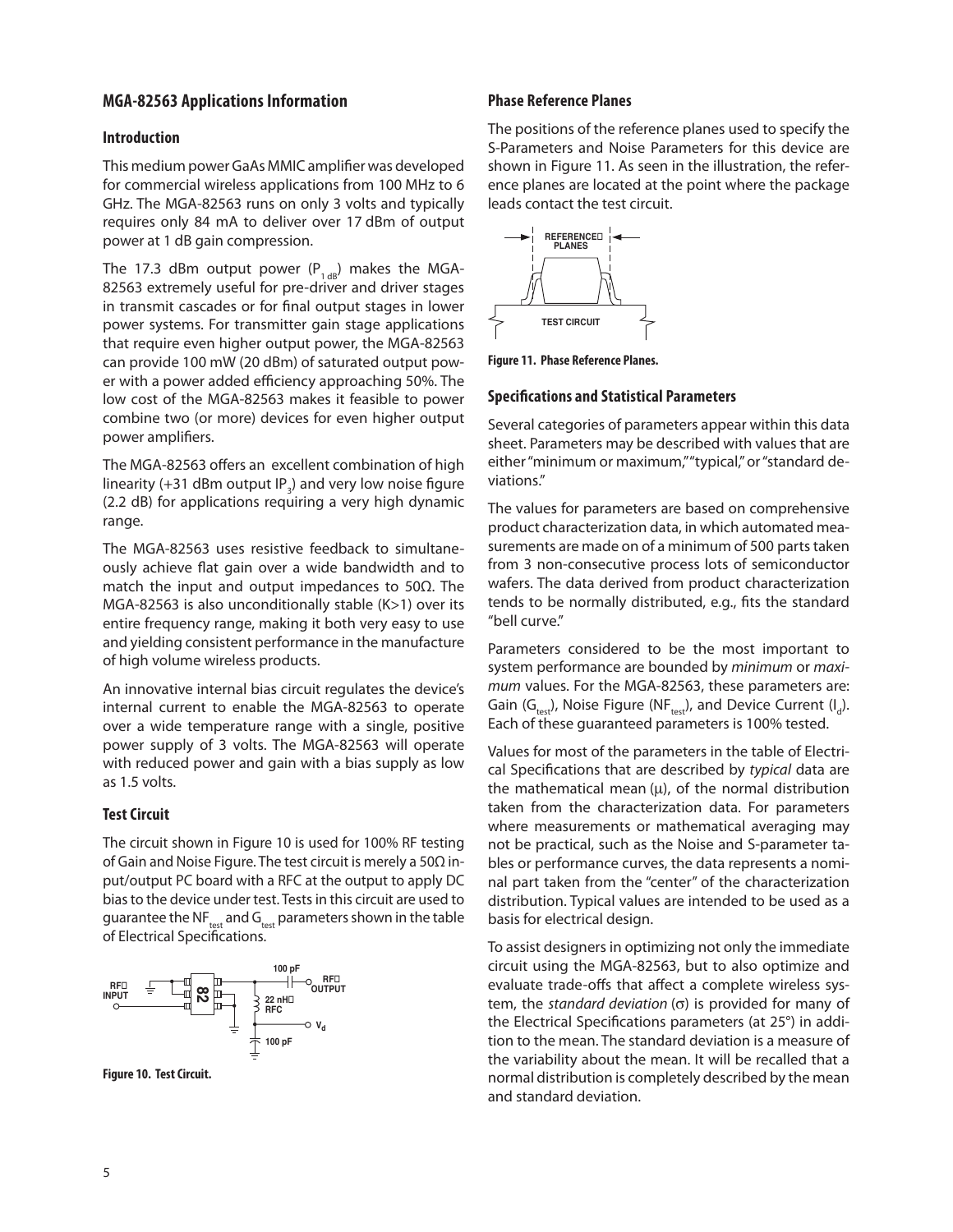Standard statistics tables or calculations provide the probability of a parameter falling between any two values, usually symmetrically located about the mean. Referring to Figure 12 for example, the probability of a parameter being between  $\pm 1\sigma$  is 68.3%; between  $\pm 2\sigma$  is 95.4%; and between  $\pm 3\sigma$  is 99.7%.





#### **RF Layout**

The RF layout in Figure 13 is suggested as a starting point for microstripline designs using the MGA-82563 amplifier. Adequate grounding is needed to obtain optimum performance and to maintain stability. All of the ground pins of the MMIC should be connected to the RF groundplane on the backside of the PCB by means of plated through holes (vias) that are placed near the package terminals. As a minimum, one via should be located next to each ground pin to ensure good RF grounding. It is a good practice to use multiple vias to further minimize ground path inductance.





In addition to the RF considerations, the use of multiple vias for grounding is important for the purpose of providing a lower resistance thermal path to the heatsink.

It is recommended that the PCB pads for the ground pins not be connected together underneath the body of the package. PCB traces hidden under the package cannot be adequately inspected for SMT solder quality. **Figure 14. PCB Layout.**

#### **PCB Material**

FR-4 or G-10 printed circuit board materials are a good choice for most low cost wireless applications. Typical board thickness is 0.020 to 0.031 inches. The width of the 50  $\Omega$  microstriplines on PC boards in this thickness range is also very convenient for mounting chip components such as the series inductor at the input or DC blocking and bypass capacitors.

For higher frequencies or for noise figure critical applications, the additional cost of PTFE/glass dielectric materials may be warranted to minimize transmission line loss at the amplifier's input. A 0.5 inch length of 50 Ω microstripline on FR-4, for example, has approximately 0.3 dB loss at 4 GHz. This loss will add directly to the noise figure of the MGA-82563.

#### **Biasing**

The MGA-82563 is a voltage-biased device and is designed to operate from a single, +3 volt power supply with a typical current drain of 84 mA. The internal current regulation circuit allows the amplifier to be operated with voltages as low as +1.5 volts. Refer to the section titled "Operation at Bias Voltages Other than 3 Volts" for information on performance and precau tions when using other voltages.

#### **Typical Application Example**

The printed circuit layout in Figure 14 can serve as a design guide. This layout is a microstripline design (solid groundplane on the backside of the circuit board) with a 50 Ω input and output. The circuit is fabricated on 0.031inch thick FR-4 dielectric material. Plated through holes (vias) are used to bring the ground to the top side of the circuit where needed. Multiple vias are used to reduce the inductance of the paths to ground.

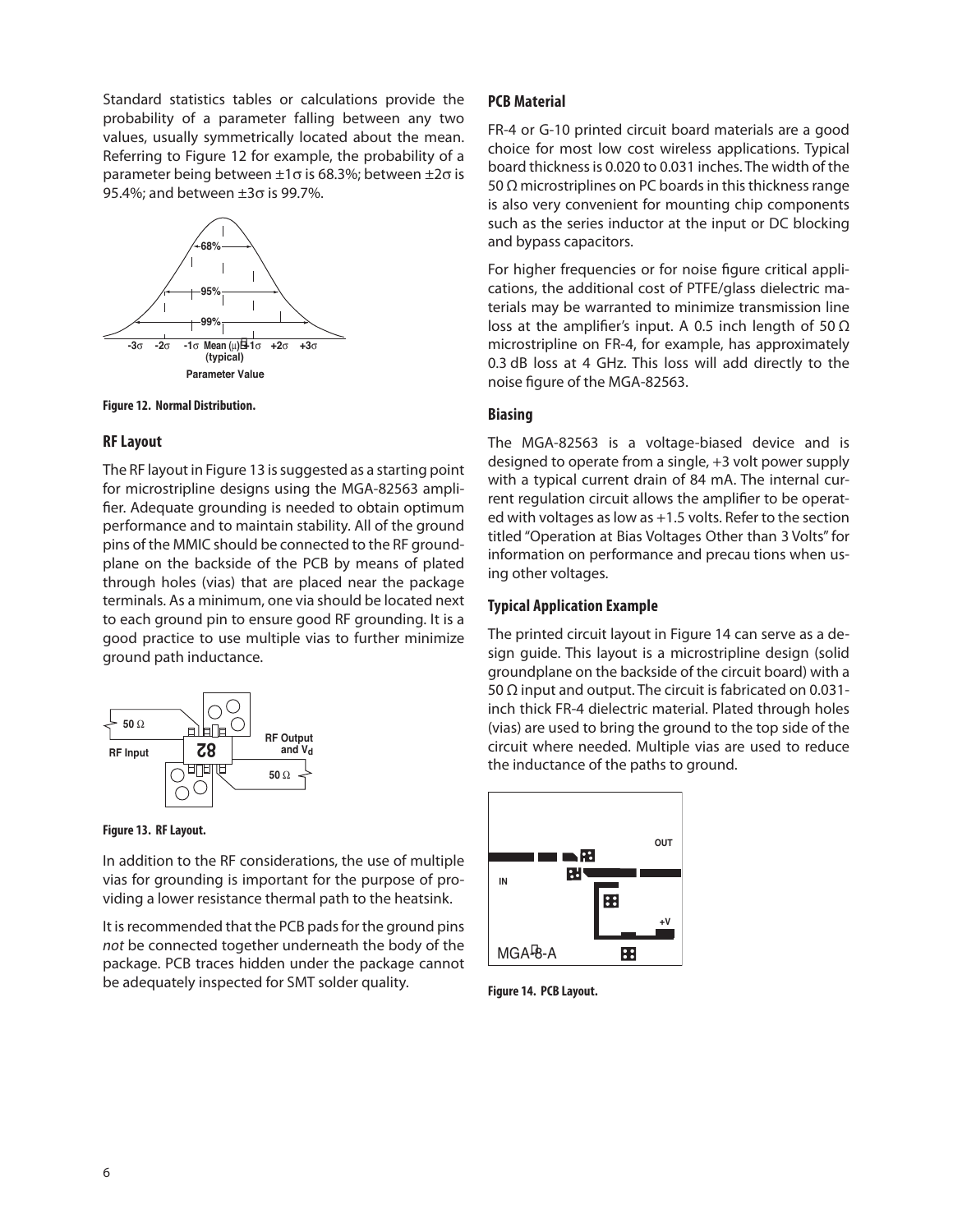A schematic diagram of the application circuit is shown in Figure 15. DC blocking capacitors (C1 and C2) are used at the input and output of the MMIC to isolate the device from adjacent circuits. While the input terminal of the MGA-82563 is at ground potential, it is not a current sink. If the input is connected to a preceding stage that has a voltage present, the use of the DC blocking capacitor (C1) is required.



**Figure 15. Schematic Diagram.** 

DC bias is applied to the MGA-82563 through the RF Output pin. An inductor (RFC), or length of high impedance transmission line (preferably  $\lambda/4$  at the band center), is used to isolate the RF from the DC supply.

The power supply is bypassed to ground with capacitor C3 to keep RF off of the DC lines and to prevent gain dips or peaks in the response of the amplifier.

An additional bypass capacitor, C4, may be added to the bias line near the  $V_d$  connection to eliminate unwanted feedback through bias lines that could cause oscillation. C4 will not normally be needed unless several stages are cascaded using a common power supply.

When multiple bypass capacitors are used, consideration should be given to potential resonances. It is important to ensure that the capacitors when combined with additional parasitic L's and C's on the circuit board do not form resonant circuits. The addition of a small value resistor in the bias supply line between bypass capacitors will often "de-Q" the bias circuit and eliminate the effect of a resonance.

The value of the DC blocking and RF bypass capacitors (C1 - C3) should be chosen to provide a small reactance (typically <5 ohms) at the lowest operating frequency. The reactance of the RF choke (RFC) should be high (e.g., several hundred ohms) at the lowest frequency of operation.

The MGA-82563's response at low frequencies is limited to approximately 100 MHz by the size of capacitors integrated on the MMIC chip.

The input and output of the MGA-82563 are well matched to 50 Ω. Without external matching elements, the input VSWR of the MGA-82563 is  $\leq$  2.0:1 from 300 MHz to 6 GHz and the Output VSWR is  $\leq 1.6$ :1 from 100 MHz through 6 GHz.

For applications requiring minimum noise figure (NF $_{\rm o}$ ), some improvement over a 50 $\Omega$  match is possible by matching the signal input to the optimum noise match impedance,  $\Gamma_{\!{\sigma}'}$  as specified in the "Typical Noise Parameters" table. The data in the table shows the noise match to be very close to 50 $\Omega$ .

The completed application amplifier with all components and SMA connectors is shown in Figure 16.



**Figure 16. Complete Application Circuit.**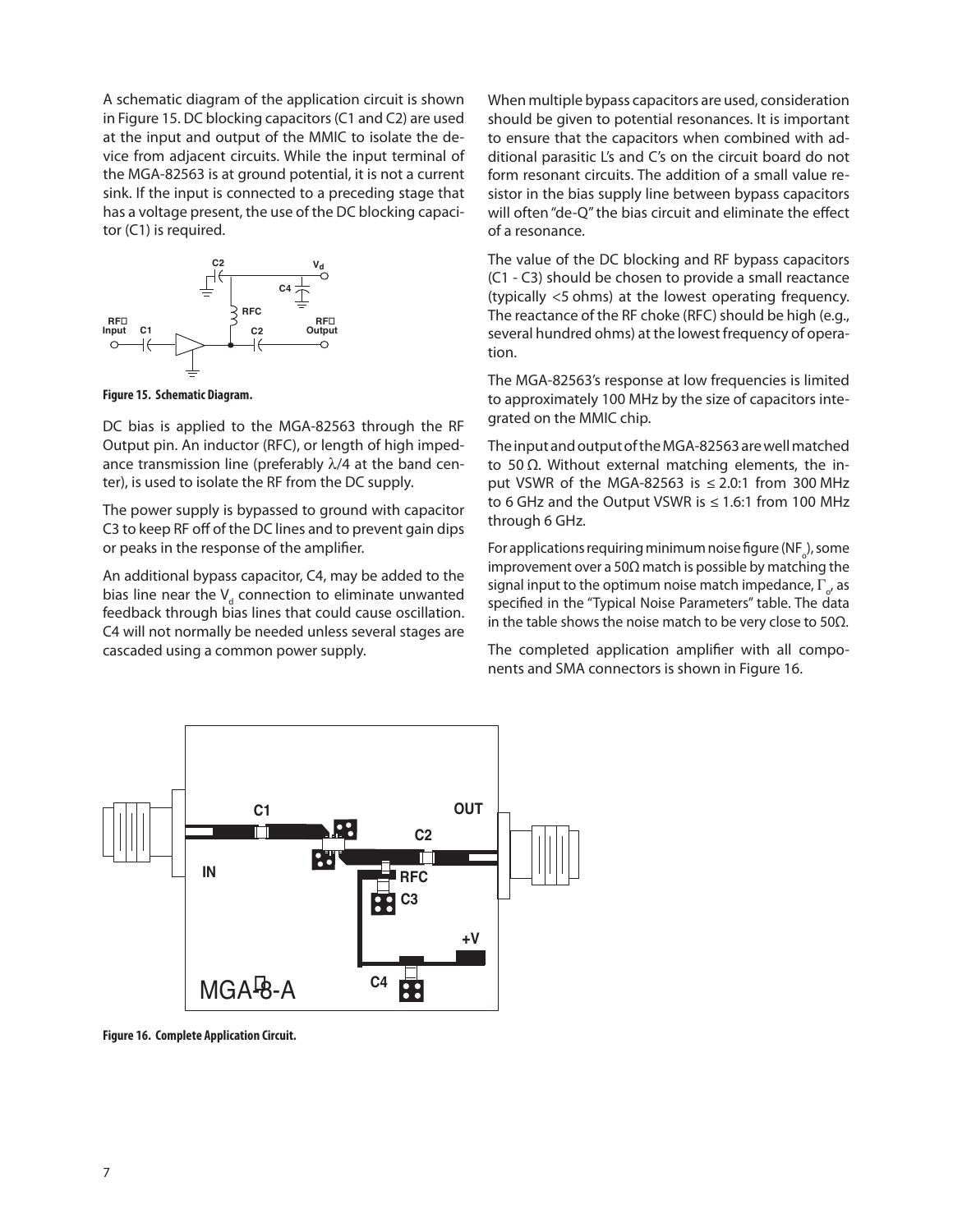#### **Operation in Saturation for Higher Output Power**

For applications such as pre-driver, driver, and output stages in transmitters, the MGA-82563 can be operated in saturation to deliver up to 100 mW (20 dBm) of output power. The power added efficiency approaches 50% at these power levels.

There are several design considerations related to reliability and performance that should be taken into account when operating the amplifier in saturation.

First of all, it is important that the stage preceding the MGA-82563 not overdrive the device. Referring to the "Absolute Maximum Ratings" table, the maximum allowable input power is +13 dBm. This should be regarded as the input power level above which the device could be permanently damaged.

Driving the amplifier into saturation will also affect electrical performance. Figure 17 presents the Output Power, Third Order Intercept Point (Output IP $_{3}$ , and Power Added Efficiency (PAE) as a function of Input Power. This data represents performance into a 50Ω load. Since the output impedance of the device changes when driven into saturation, it is possible to obtain even more output power with a "power match." The optimum impedance match for maximum output power is dependent on specific frequency and actual output power level and can be arrived at empirically.



Figure 17. Output Power, IP<sub>3</sub>, and Power-Added-Efficiency vs. Input Power. (V<sub>d</sub> = 3.0 V)

As the input power is increased beyond the linear range of the amplifier, the gain becomes more compressed. Gain as a function of either input or output power may be derived from Figure 17. Gain compression renders the amplifier less sensitive to variations in the power level from the preceding stage. This can be a benefit in systems requiring fairly constant output power levels from the MGA-82563.

Increased efficiency (up to 45% at full output power) is another benefit of saturated operation. At high output power levels, the bias supply current drops by about 15%. This is normal and is taken into account for the PAE data in Figure 17.

Like other active devices, the intermodulation products of the MGA-82563 increase as the device is driven further into nonlinear operation. The 3rd, 5th, and 7th order intermodulation products of the MGA-82563 are shown in Figure 18 along with the fundamental response. This data was measured in the test circuit in Figure 10.



**Figure 18. Intermodulation Products vs. Input Power.**   $(V_d = 3.0 V)$ 

#### **Operation at Bias Voltages Other than 3 Volts**

While the MGA-82563 is designed primarily for use in +3 volt applications, the internal bias regulation circuitry allows it to be operated with power supply voltages from +1.5 to +4 volts. Performance of Gain, Noise Figure, and Output Power over a wide range of bias voltage is shown in Figure 19. (This data was measured in the test circuit in Figure 10.) As can be seen, the gain and NF are fairly flat, but an increase in output power is possible by using higher voltages. The use of  $+4$  volts increases the P<sub>1dB</sub> by over 2 dBm.

If bias voltages greater than 3 volts are used, particular attention should be given to thermal management. Refer to the "Thermal Design Considerations" section for more details.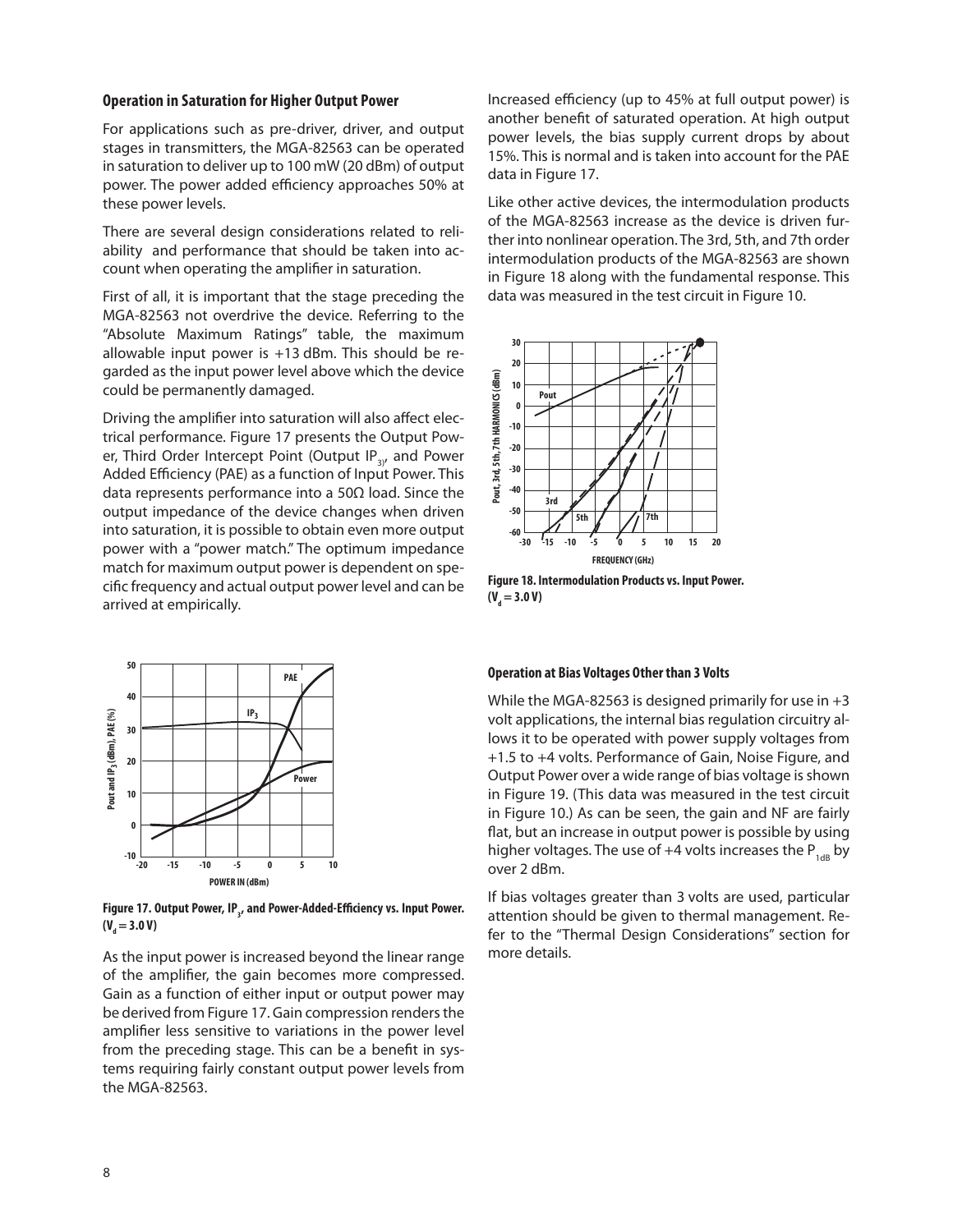

**Figure 19. Gain, Noise Figure, and Output Power vs. Supply Voltage.**

There are several means of biasing the MGA-82563 at 3 volts in systems that use higher power supply voltages. The simplest method, shown in Figure 20a, is to use a series resistor to drop the device voltage to 3 volts. For example, a 24  $\Omega$  resistor will drop a 5-volt supply to 3 volts at the nominal current of 84 mA. Some variation in performance could be expected for this method due to variations in current within the specified 63 to 101 mA min/max range.



**Figure 20. Biasing From Higher Supply Voltages.**

A second method illustrated in Figure 20b, is to use forward-biased diodes in series with the power supply. For example, three silicon diodes connected in series will drop a 5-volt supply to approximately 3 volts.

The use of the series diode approach has the advantage

of less dependency on current variation in the amplifiers since the forward voltage drop of a diode is somewhat current independent.

Reverse breakdown diodes (e.g., Zener diodes) could also be used as in Figure 20c. However, care should be taken to ensure that the noise generated by diodes in either Zener or reverse breakdown is adequately filtered (e.g., bypassed to ground) such that the diode's noise is not added to the amplifier's signal.

Note that the voltage-dropping component in each of these three methods must be able to safely dissipate up to 200 mW.

## **SOT-363 PCB Footprint**

A recommended PCB pad layout for the miniature SOT-363 (SC-70) package used by the MGA-82563 is shown in Figure 21 (dimensions are in inches). This layout provides ample allowance for package placement by automated assembly equipment without adding parasitics that could impair the high frequency RF performance of the MGA-82563. The layout is shown with a nominal SOT-363 package footprint superimposed on the PCB pads.



**Dimensions in inches.**

**Figure 21. Recommended PCB Pad Layout for Avago's SC70 6L/SOT-363 Products.**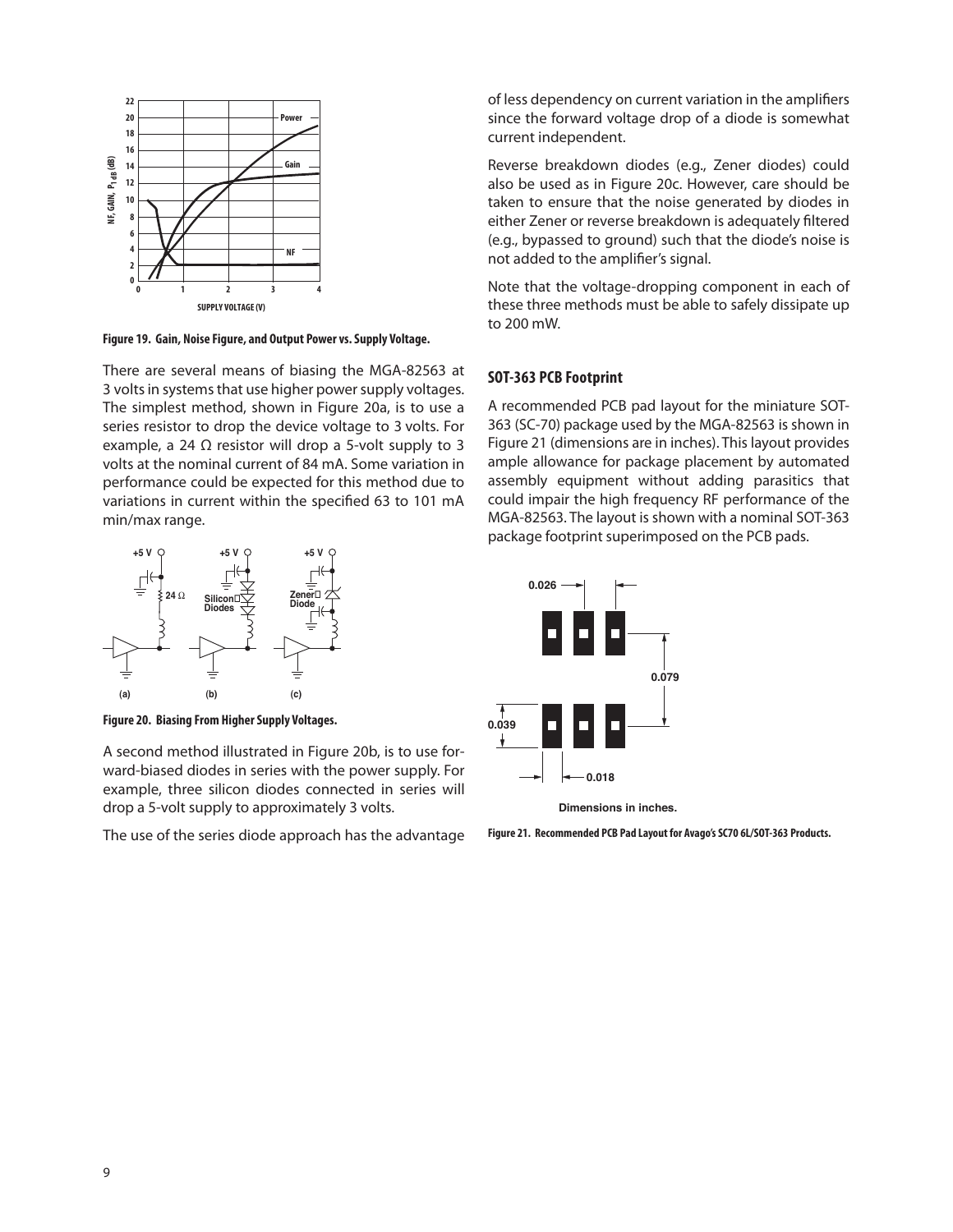# **Package Dimensions**

**Outline 63 (SOT-363/SC-70)**







|                | <b>DIMENSIONS (mm)</b> |      |  |  |
|----------------|------------------------|------|--|--|
| <b>SYMBOL</b>  | MIN.                   | MAX. |  |  |
| Е              | 1.15                   | 1.35 |  |  |
| D              | 1.80                   | 2.25 |  |  |
| HE             | 1.80                   | 2.40 |  |  |
| A              | 0.80                   | 1.10 |  |  |
| A <sub>2</sub> | 0.80                   | 1.00 |  |  |
| A1             | 0.00                   | 0.10 |  |  |
| Q1             | 0.10                   | 0.40 |  |  |
| e              | 0.650 BCS              |      |  |  |
| b              | 0.15                   | 0.30 |  |  |
| C              | 0.10                   | 0.20 |  |  |
| ı.             | 0.10                   | 0.30 |  |  |

**NOTES:**

- **1. All dimensions are in mm.**
- **2. Dimensions are inclusive of plating. 3. Dimensions are exclusive of mold flash & metal burr.**
- 
- **4. All specifications comply to EIAJ SC70. 5. Die is facing up for mold and facing down for trim/form,**
- **ie: reverse trim/form.**
- **6. Package surface to be mirror finish.**

# **Device Orientation**





# **Part Number Ordering Information**

| <b>Part Number</b> | <b>No. of Devices</b> | <b>Container</b> |
|--------------------|-----------------------|------------------|
| MGA-82563-TR1G     | 3000                  | 7" Reel          |
| MGA-82563-BLKG     | 100                   | antistatic bag   |